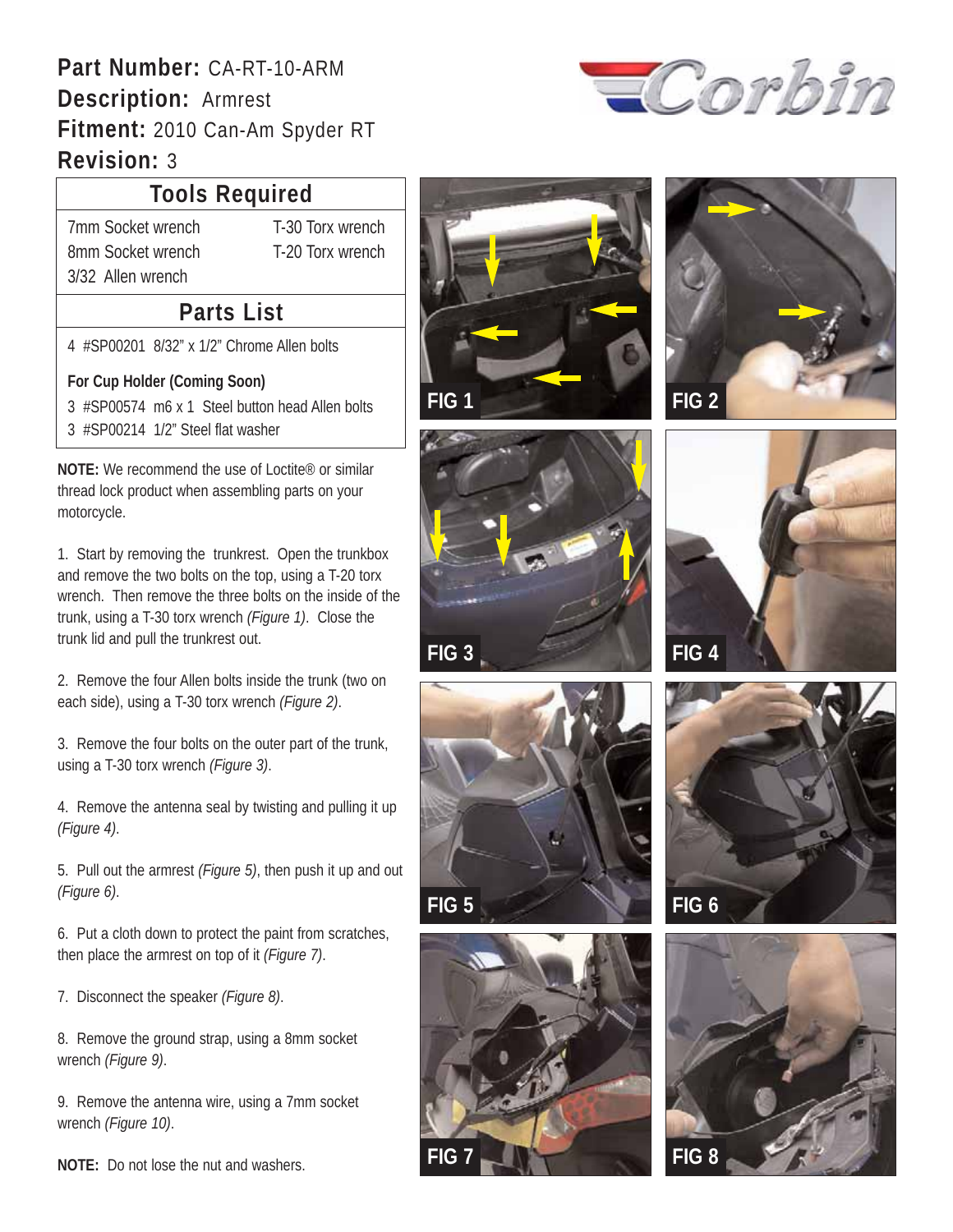10. Remove the armrest.

11. Remove the three bolts on the side cover, using a T-20 torx wrench *(Figure 11)*.

12. Turn the armrest over and remove the two bolts, using a T-20 Torx wrench *(Figure 12)*.

13. Loosen up the side cover, then take a 10mm socket wrench and remove the hex head bolt by the antenna *(Figure 13)*.

14. Remove the speaker and armrest *(Figure 14)*.

15. Remove the bolt on the speaker cover, using a T-20 torx wrench *(Figure 15)*, then push out the speaker cover *(Figure 16)*.

16. Remove the four bolts on the speaker, using a T-20 torx wrench *(Figure 17)*, then remove the speaker.

17. Turn the armrest upside down and remove the two bolts, using a T-20 torx wrench *(Figure 18)*, then slide the armrest out.

18. Put the Corbin armrest in place and secure it with the supplied 8/32 x 1/2" Allen bolts, using a 3/32 Allen wrench *(Figure 19)*.

19. Reinstall the speaker, using the stock bolts, making sure the wires are on the bottom inside corner *(Figure 20)*.

20. Reinstall the speaker cover, using the stock bolts *(Figure 21)*.

21. Reinstall the armrest cover, using the stock bolts *(Figure 22)*.

21. Put the antenna back in place and secure with the stock hex head bolt *(Figure 23)*.

22. Slide the side cover through the antenna *(Figure 24)*, than snap the cover back in place and secure using the stock bolts *(Figure 25)*.

23. Connect the speaker and reattach the antenna and ground strap *(Figure 26)*.

24. Reinstall the armrest, making sure not to pinch the wires *(Figure 27)*.

25. Put the antenna seal back on.

26. Repeat on the other side.